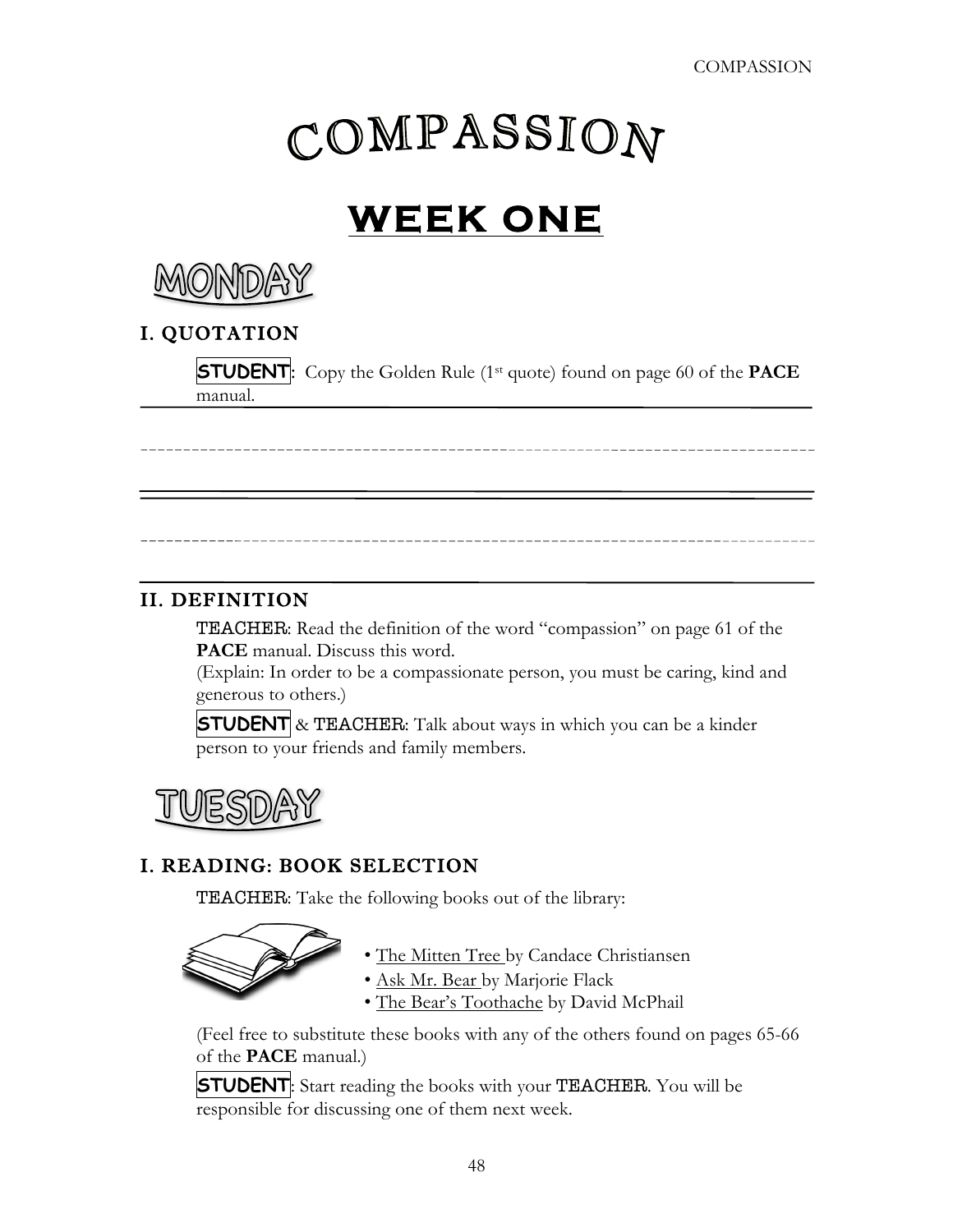

#### I. BIBLE PASSAGE

TEACHER: Read the passage in *Luke 10: 25-37* about the Good Samaritan.

**STUDENT**: Answer the questions below. You can either write them down or discuss them with your TEACHER.

1. What did the robbers do to the man going down the road?

2. What did the Samaritan do when he saw the man?

3. Fill in the missing letters:



#### I. DRAWING ACTIVITY

**STUDENT**: On the next page, color the picture of the wine and oil that the Good Samaritan used to help the man.